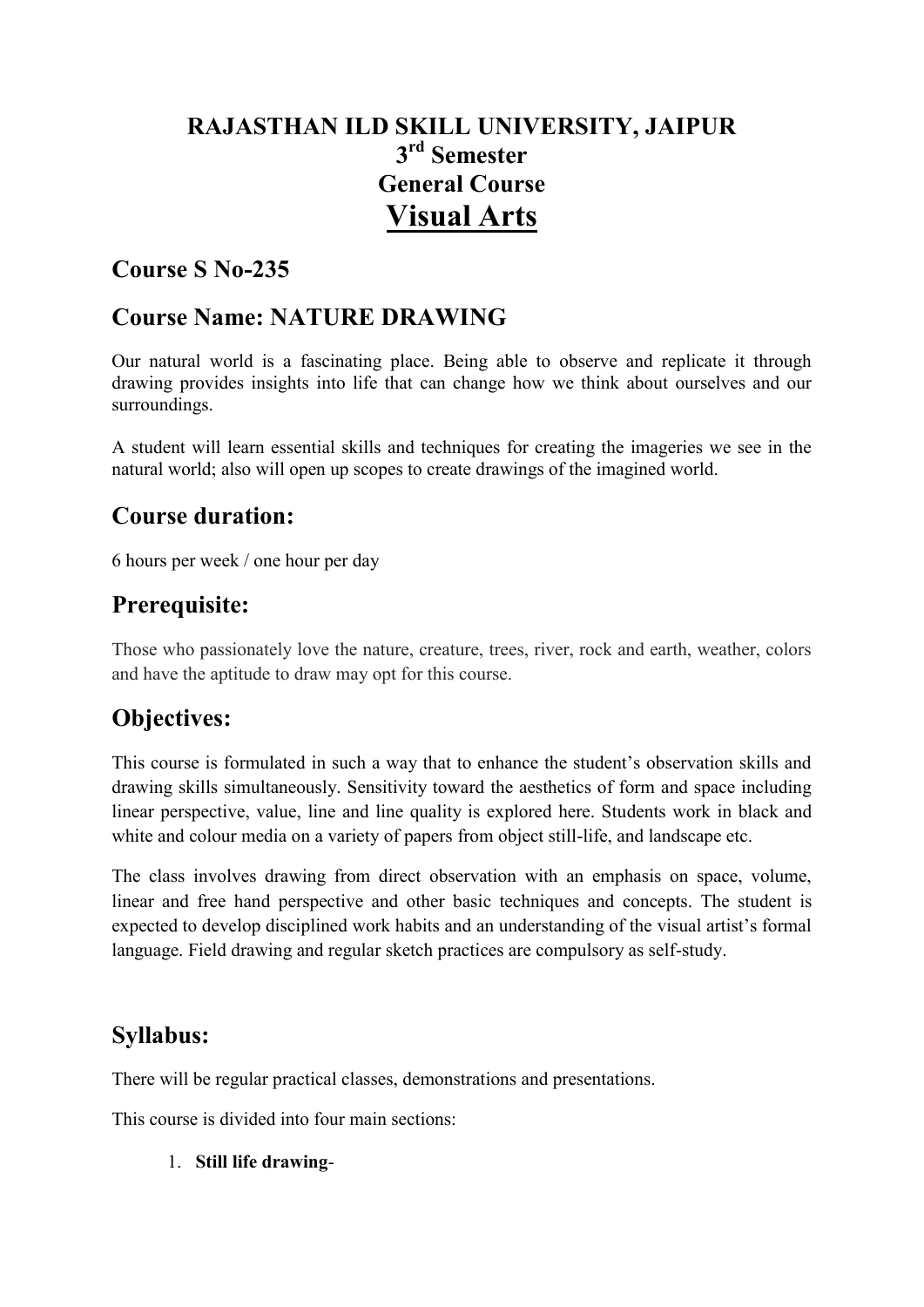Emphasis shall be given to Line quality: weight, width, value, space – thick/thin, dark/light, fast/slow, push/pull; sketching the basic forms of the subject without details.

One point perspective: work from still life of cubes, spheres, cones (planes and ellipses)

Draw from eye-level, below eye-level and above eye level

Multiple Points of View

Still life with simple and complex objects, Plants, fruits, vegetables

Materials: Pencils, Charcoal, Ink with pen and brush

### 2. **Rendering phase**- Applications of general rendering techniques

*Perspective Projections*: Understanding an object's size is scaled in inverse proportion to its distance from the viewer

*Depth Cueing*: Understanding how the depth (distance) of an object can be represented by the intensity of the image. (Parts of objects that are intended to appear farther from the viewer are displayed at lower intensity)

*Texture:* Understanding the feel or shape of a surface or substance; the smoothness, roughness, softness etc of an object.

*Color:* Understanding different approaches to the use of color

- Color as light
- Color as tone
- Color as pattern
- Color as form
- Color as symbol
- Color as movement
- Color as harmony
- Color as contrast
- Color as mood

*Materials: Pencils, Colour pencils, Colour Ink/ Water colour/ Poster color and brush*

#### **3. Nature study/ landscape drawing- Outdoor activity**

In this module students shall be introduced with the nature; drawing trees, plants, buildings, animals, water bodies, sky, clouds, human figures, cityscapes etc.

Materials: Pencils, Charcoal, Ink with pen and brush

#### **4. Creative landscape / mindscape drawings.**

- a. Exploring landscapes in creative manner:- 'abstraction' 'purely imaginative' Surrealistic, Fauvist etc.
- b. Illustrative- for book illustrations, story board for landscaping purpose and such for advertising designs.

Materials: Pencils, Colour pencils, Colour Ink/ Water colour/ Poster color and brush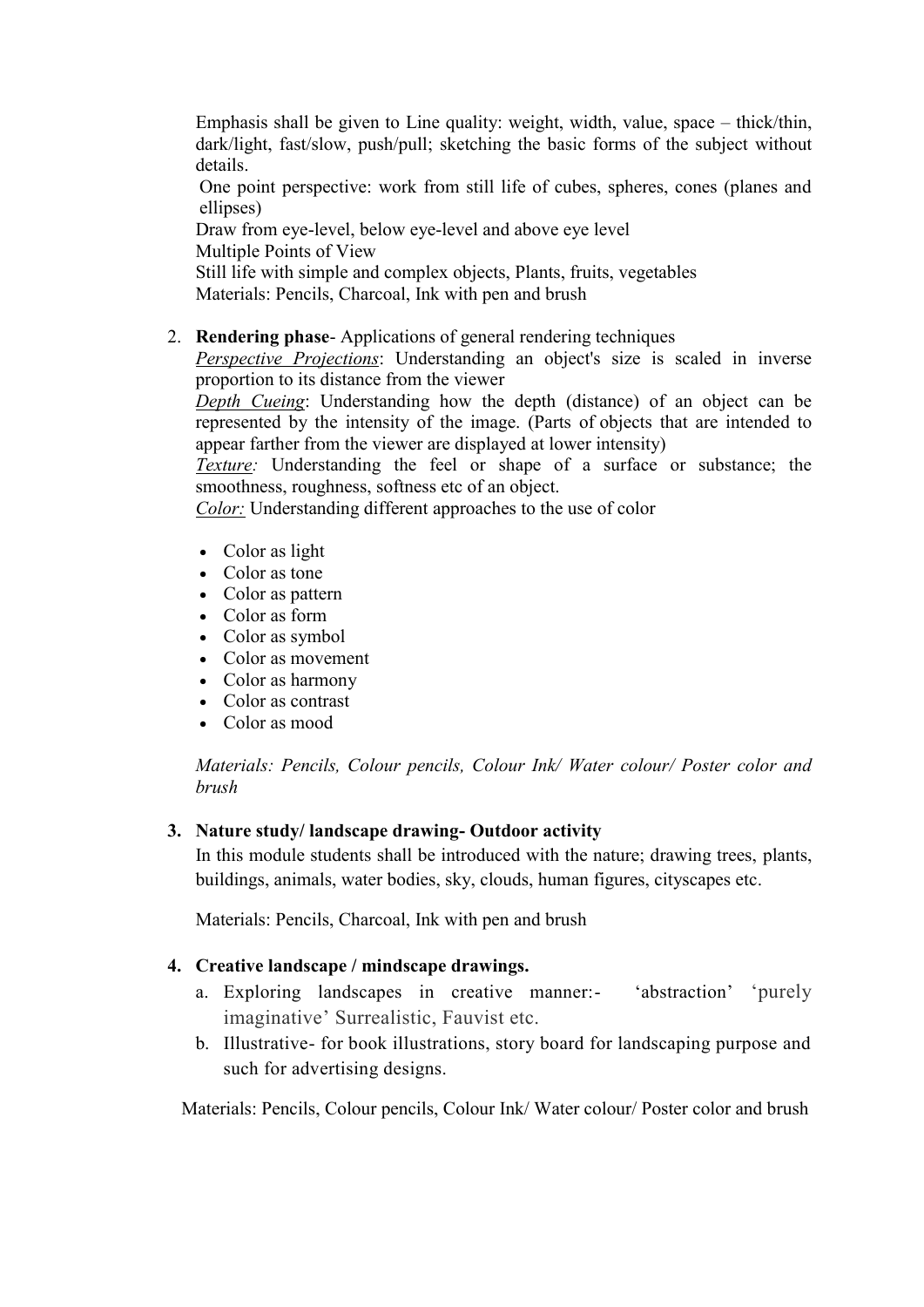### **Scheme of Examination:**

- **A. Submission:** All the class assignments have to be submitted properly mounted and in portfolio folder for evaluation at the end of the semester
- **B. End semester examination:** There shall be a practical examination of duration 5 hours

### **Evaluation criteria**

### **The external examiners along with the internal examiner evaluate the practical examination work based on the overall course work submitted by the student.**

The final evaluation shall be based on elements such as:

- 1. Completion of all assignments
- 2. Perception and accuracy
- 3. Creative skills in observation and maneuvering
- 4. Professional presentation and craftsmanship
- 5. Attendance and Participation in class activities and discussions
- 6. General attitude and effort in the classroom

# **Learning outcome:**

Upon successful completion of the course, student's work will demonstrate

- 1. The ability to draw from observation
- 2. The ability to create imaginary landscapes in personal style.
- 3. The scope of exploring further creatively:-

Artist's hands work in conjunction with the artist's eyes and mind - analyzing the source of light, examining the range of hues and tones, filtering the mass of information and transforming the outer vision into painted reality. Artists can use a variety of techniques within their chosen medium to add emotional undertones to a work of art. They can choose wild, "unnatural" color schemes that are expressive and striking. They can take creative liberties to rearrange elements in a scene, adding something here, subtracting something there, to create a compelling composition. Their landscapes can be realistic, or they can be abstract or surreal. When it comes to art, the possibilities are as endless as the imagination. Landscape painting was a highly regarded art form long before the invention of the camera and will always continue to capture the hearts and imaginations of artists and art enthusiasts alike.

### **Artists for reference:**

- 1. Jean-Antoine Watteau
- 2. John Constable
- 3. J M W Turner